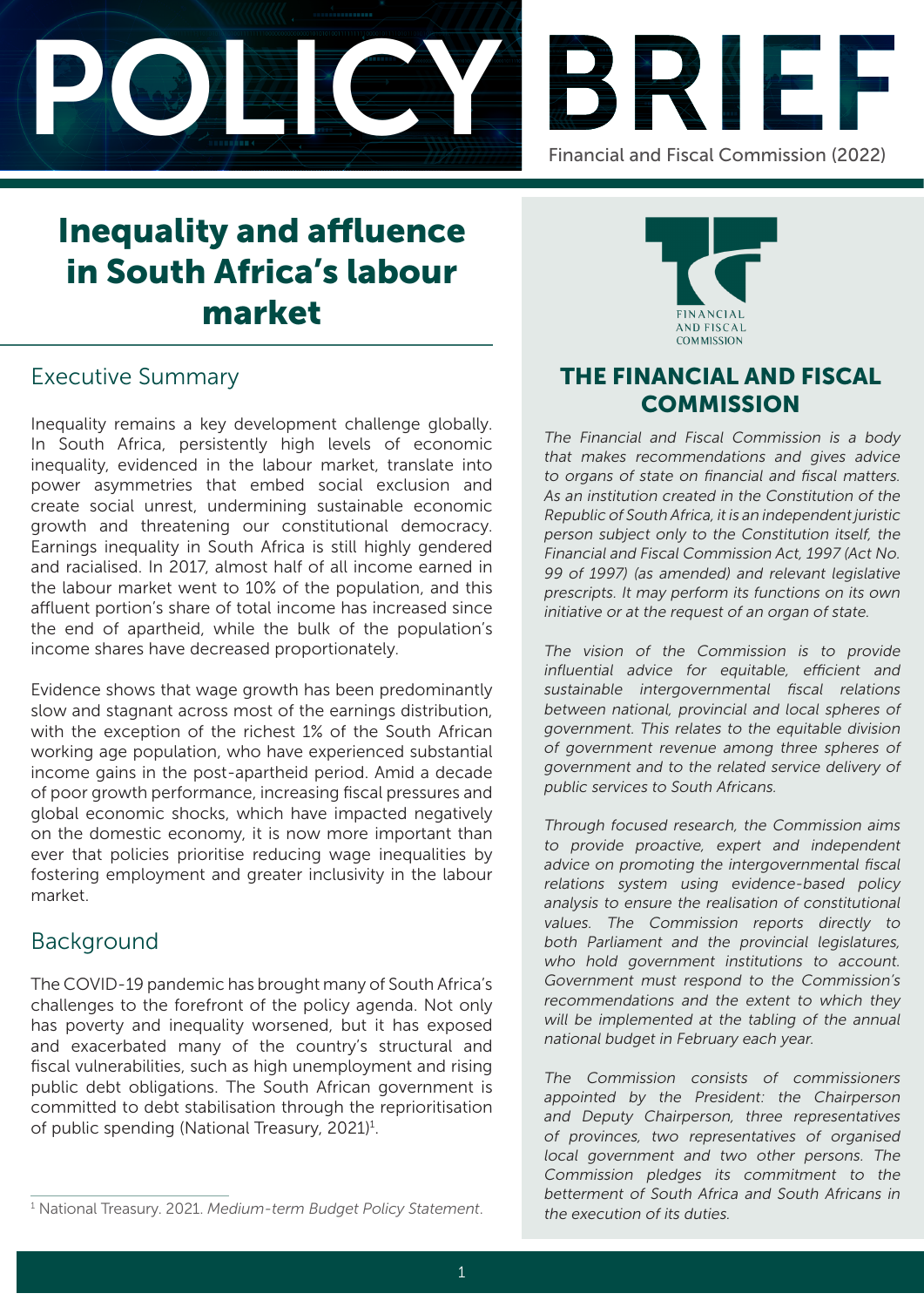However, the government needs to carefully balance fiscal consolidation with its duty to protect the basic socio-economic rights enshrined in the Constitution. The Economic Reconstruction and Recovery Plan (ERRP), implemented in response to the devastating economic consequences of COVID-19, emphasises, among others, the need for inclusive economic development (Ramaphosa, 2020)<sup>2</sup>. There has been a remarkable rise in topincome percentile shares on a global scale, particularly since the 1980s (Atkinson and Piketty, 2010)<sup>3</sup>. This trend is mirrored in the South African context and can be evidenced by investigating inequality in the labour market.

# Research findings

Figure 1: Lorenz curve (real monthly earnings, 2017)



Source: PALMS, Commission's calculations

Figure 1 shows extreme levels of earnings inequality that persist in South Africa's labour market. The corresponding labour income Gini coefficient in 2017 is estimated at 0.62 (when flagged outliers and missing earnings information are excluded from the sample). Although this demonstrates extreme inequality, the Gini is largely understated when compared to findings in other studies for various reasons. Due to the sensitive nature of income, rich or affluent individuals – those generally understood to be within the top decile of the income distribution – have a greater tendency to misreport, understate or refuse survey questions relating to their personal income, resulting in missing earnings observations at the top end of the distribution. Data transparency and accessibility is thus

<sup>2</sup> Ramaphosa. 2020. *Economic Reconstruction and Recovery Plan*.

<sup>3</sup> Atkinson, A.B. and Piketty, T. 2010. *Top Incomes: A Global Perspective*. Oxford University Press.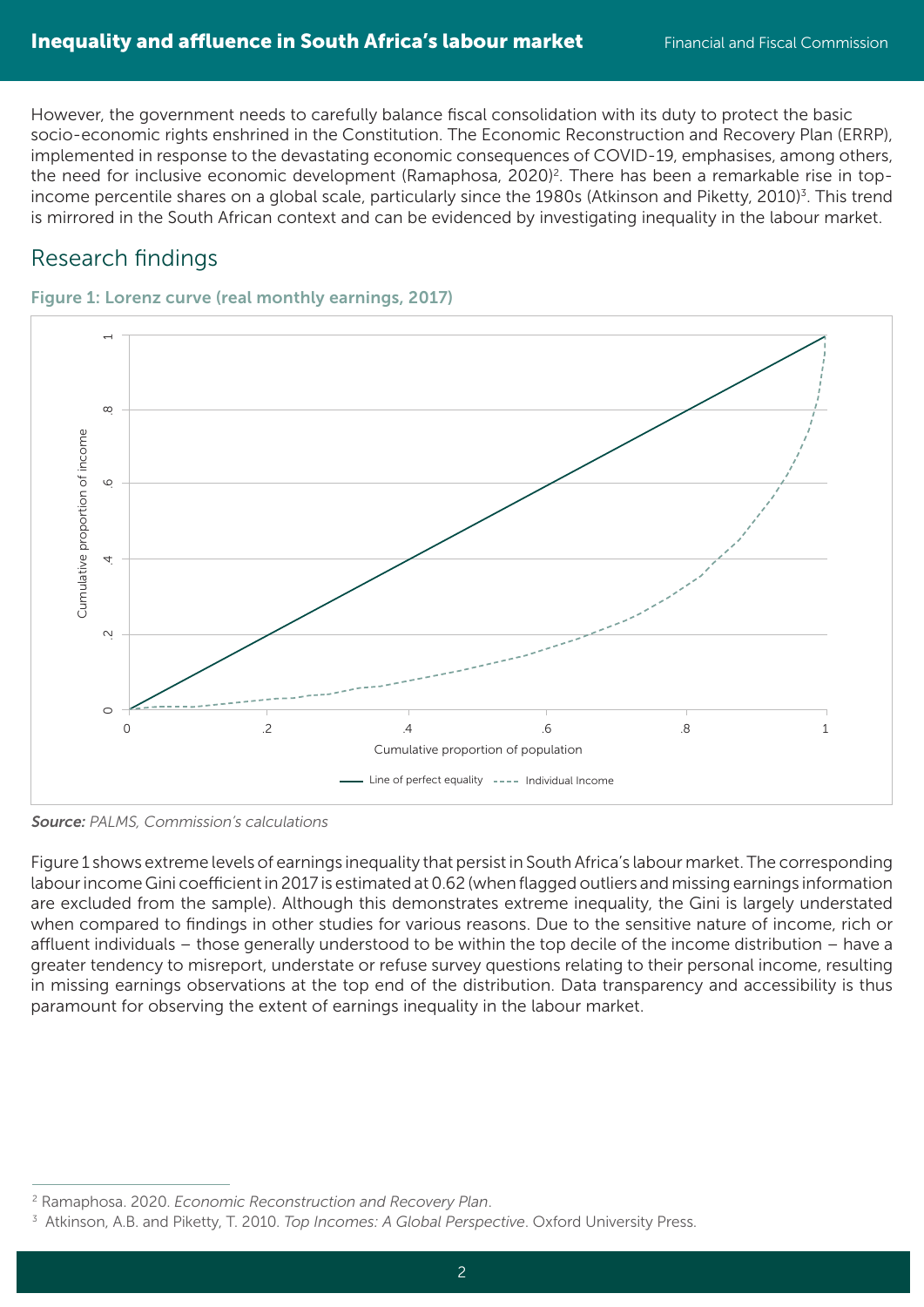#### Figure 2: Distribution of monthly earnings (2017)



Source: PALMS, Commission's calculations

Investigating earnings inequality across the population using decile shares shows that, in 2017, the top richest 10% of earners received 49% – almost half – of total monthly earnings in real terms. The bottom 50% of the population (i.e. the poorest half of the population) received a share of only 11%. Delineating share further into percentiles shows that the income share of the top 1% was about 17%, shown in Figure 2.



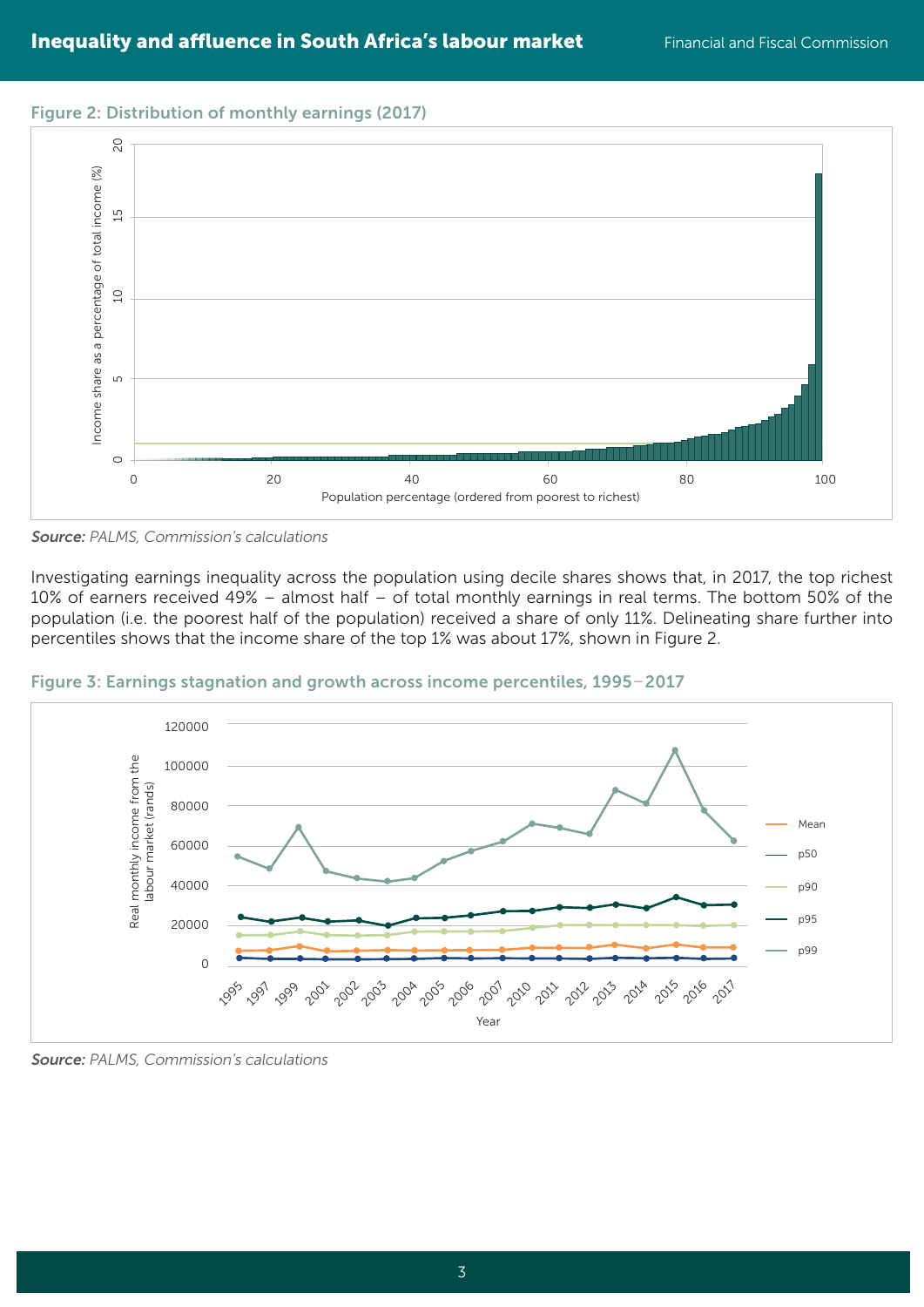Figure 3 shows the trend in earnings at various percentiles between 1995 and 2017. This figure suggests that the mean and median (p50) income from the labour market has remained relatively constant in the post-apartheid period. A slight increase in the 90th percentile is noted, along with a slightly greater increase in income in the 95th percentile. Thus, wage growth appears to be slow and largely stagnant across most of the earnings distribution, apart from the top 1%, who saw substantial income gains. The earnings growth of the 99th percentile (top 1%) clearly stands out, not only in rand terms but also in its volatility over this period.

## Conclusion and recommendations

Amid a decade of poor growth performance, increasing fiscal pressures and global economic shocks that have impacted negatively on the domestic economy, it is now more important than ever before that policies prioritise reducing the wage inequality by fostering employment and greater inclusivity in the labour market. According to much evidence from the literature, inequality in the labour market is a key driver of overall inequality in South Africa. The ability of the government to foster inclusive growth hinges on its ability to effect structural changes in the domestic labour market, which impact positively on both employment outcomes and wage growth. Importantly, if reducing inequality it to be taken seriously, wage growth cannot continue to be unequal across the earnings distribution.

This is especially critical in light of rising fuel prices and increasing living costs, which tend to erode the purchasing power of all but a few affluent individuals at the top of the distribution, whose income growth can keep up with inflation. If the rest of the less affluent population keep getting left behind, the historical structures of inequality in South Africa that favour the interests of a small elite will be perpetually reinforced.

#### The Commission makes the following recommendation:

*1. Policies aimed at reducing inequality should, as a point of departure, be targeted at reducing inequality in the labour market. This requires policies that enable large-scale job creation and more equitable wage growth across different sectors of the economy, which, in turn, may require greater investment into labour-intensive manufacturing industries that are well equipped to absorb low-skilled workers into the labour market.* 

Given the skewed industrial structure of the South African economy, with the growth in service sector jobs only benefiting relatively few top earners in the financial industry, fostering more equitable wage growth requires both supply- and demand-side considerations. From the supply side, the workforce needs to be upskilled through ongoing training and education. However, upskilling the workforce can only be realised in the long term. Thus, greater focus could be placed on demand-side considerations, i.e. how to increase the demand for low-skilled workers. This could be achieved by promoting growth in labourintensive manufacturing. The design of such policies necessitates close collaboration between government departments so that mechanisms to reduce inequality are better integrated into the broader policy agenda.

*2. Statistics South Africa should increase its efforts to increase the transparency of data and harmonisation of datasets to allow for more comparable, accessible and reliable income statistics. Transparency should extend to data collection, data cleaning and the imputation methods applied.*

Data transparency and accessibility are of utmost importance for evidence-based policy making. PALMS provides important labour-income data at the individual level, but one cannot, with accuracy, measure top incomes due to missing data, or unknown imputations made by Statistics South Africa.